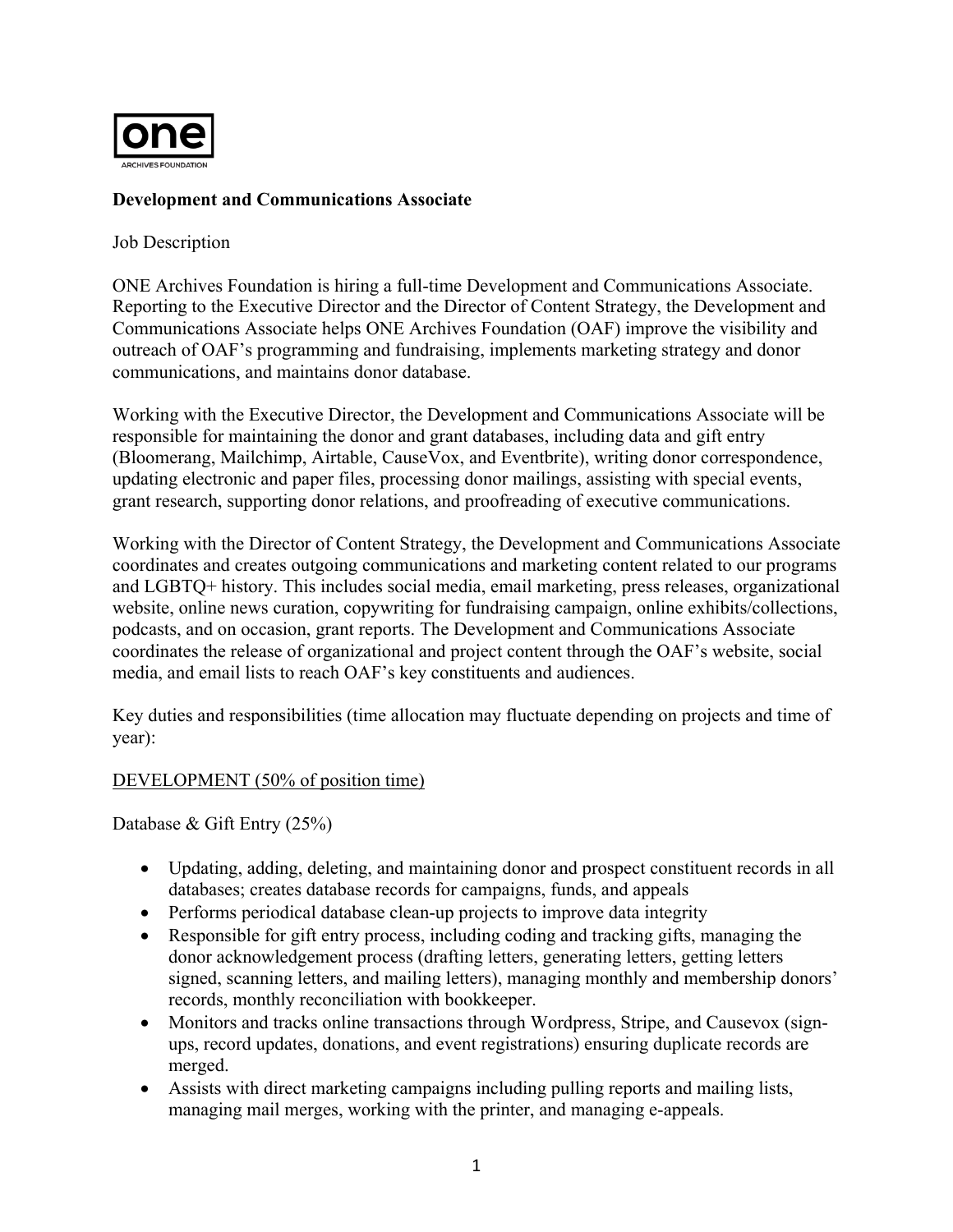- Assist with creation of reports and donor lists for mailings
- Manage all donation-related paperwork and maintain an organized filing system for financial reconciliation and annual audit.

Donor Relations (10%)

- Responds to phone and email inquiries regarding donations and event registrations, as well as any and all inquiries via the general organizational email account.
- Monitors organizational profile on websites such as Charity Navigator and Guidestar.

# Special Events (5%)

• Assists with the planning of special events including: create invitations (electronic and paper), set up event registration (online and in-person), maintain invite lists and guest lists, keep track of gifts designated for special events and ensure acknowledgements are customized for events, assist with event set-up and break-down, assist with coordination of virtual events, as well as provide virtual event support as needed.

# Grants (8%)

• Support the Executive Director with grant research via the Foundation Center, organize grant files, keep track of proposal and reporting deadlines, enter grant information into database

Development Support (2%)

- Assist the Executive Director and Bookkeeper with preparing reports for the Board
- Attends meetings with the Development Advisory Committee of the Board

# COMMUNICATIONS (50% of position time)

Marketing (15%)

- Draft marketing and media materials to engage and expand audiences, educate the public on LGBTQ history, and promote OAF's programming, activities, events, and merchandise. in coordination with the Director of Content Strategy
- Develop publicly accessible content that features and promotes the works of artists, teachers, youth participants, and research fellows who have worked with the collection at ONE Archives at the USC Libraries and/or presented works via OAF's Exhibition and Education programs and initiatives.
- Proofread all communications including marketing copies, executive communications, grant proposals and reports.

Social Media and Digital Communications (25%)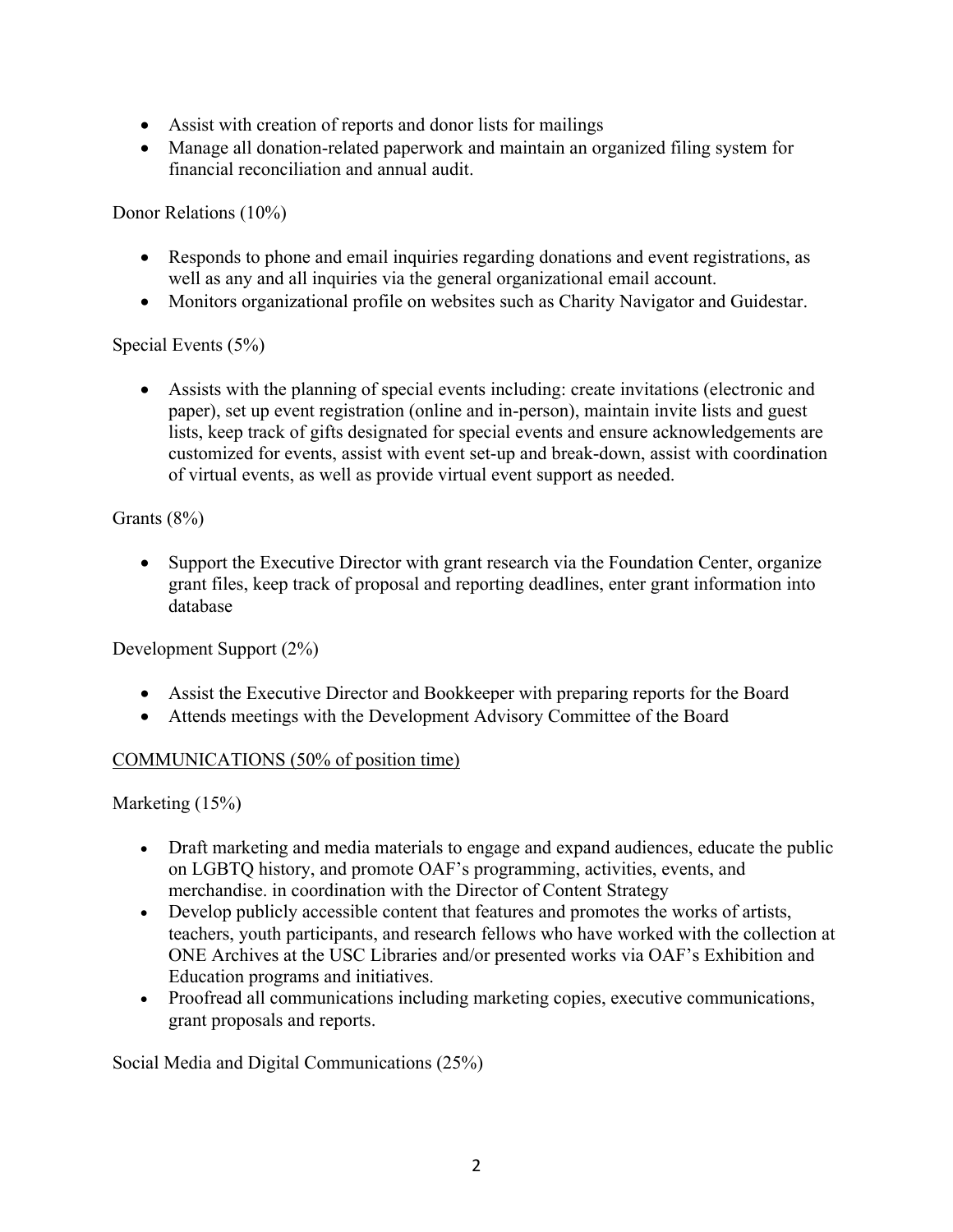- Curate, maintain, and develop content for OAF's social media channels, website, emails, and news curation list. Content management spans from idea generation through final posting, including researching, drafting and editing copy, ensuring quality control of all elements and pages, and proactively recommending and implementing improvements.
- Implement communications and visual / graphic design to ensure accessibility and brand cohesion, based on OAF's style guide and guidance from Director of Content Strategy
- Contribute to the analysis of effectiveness of digital and social media campaigns and implement data-informed insights to assure continued impact and success of OAF's digital media and content strategy
- Support digital outreach efforts to cultivate and expand audiences, influencers, and supporters/donors.

Press Work and Relations (10%)

- Draft press releases, create press kits, and coordinate editorial process. Write copies for image captions and citations. Create press outreach emails.
- Identify and develop relationships with potential media partners and press contacts. Plan and implement online advocacy and cross-promotions with partners and collaborators.
- Maintain press database and update information related to press contacts and press mentions.

# OTHER DUTIES AS ASSIGNED

### **Qualifications**

- Minimum Bachelor's degree or equivalent work experience
- Minimum three to five years' work experience preferred
- Alignment with ONE Archives Foundation's organizational values
- Demonstrated commitment to LGBTQ+, social, racial, or gender justice
- Experience with social media content work on Facebook, Twitter, and Instagram; and experience with managing organizational accounts is desirable
- Excellent analytical, written, verbal communications, problem-solving, & computer skills
- Proactive, motivated self-starter who thrives in a team setting
- Able to work cross-functionally with various teams to meet department goals
- Ability to build deep and genuine relationships with various stakeholders, and a comfort level with a wide variety of philanthropic sectors
- Positive attitude, curiosity, and flexibility
- Outstanding organizational and time management skills, and the ability to manage multiple projects simultaneously, with attention to detail.

# **Must Be Able To**

- Communicate verbally in English; and write and read well in English
- Type, and use or learn to use commonly used software and to use a computer
- Do simple mathematics
- Use or learn to use Excel or other spreadsheet programs such as Airtable; and record data and read data in databases